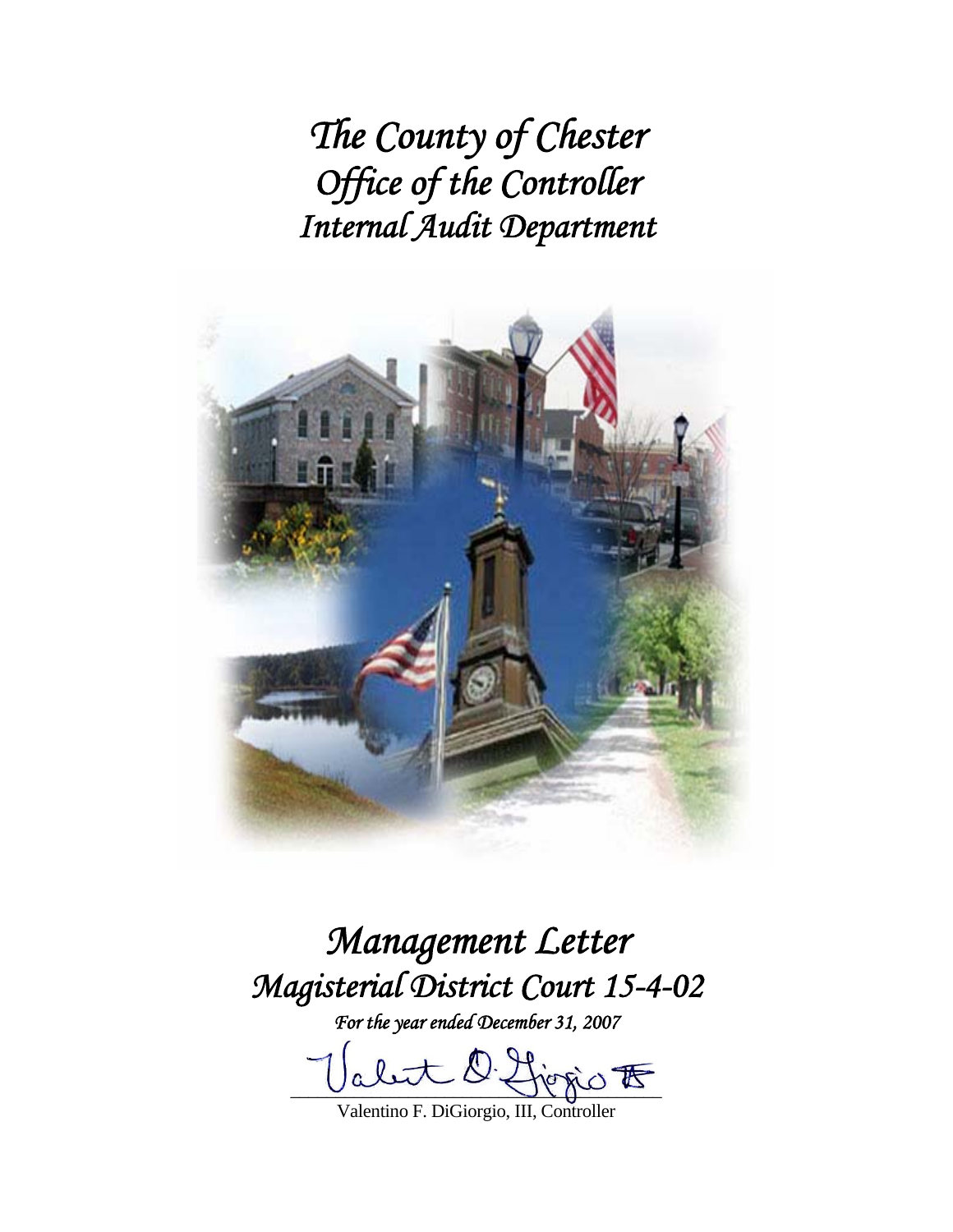## **To: Magisterial District Judge James J. Charley, Jr.**

### *Introduction*

On September 3, 2008, Internal Audit completed an audit of Magisterial District Court 15-4-02 (*District Court*). Robert Pinkos, CIA, was the auditor-in-charge. Internal Audit is required by County Code to review district courts annually to ensure compliance with policies and procedures mandated by the Administrative Office of Pennsylvania Courts and/or District Justice Administration and to assess their overall internal control structure. The scope of our audit included a review of the following:

- Cash and Petty Cash
- Undisbursed Funds
- Cash Receipts
- Manual Receipts
- Cash Disbursements
- Voided Transactions
- Overall Compliance.

#### *Executive Summary*

The management and staff of the *District Court* are, in all material respects, in compliance with policies and procedures set forth by the Administrative Office of Pennsylvania Courts and directives imposed by District Justice Administration. Minor findings involving internal controls and compliance are included within this Management Letter. Based on Internal Audit's testing and observations, it is our opinion that these deficiencies are not the result of negligence or deliberate misconduct, but are instead the consequence of one or more of the following:

- Oversights
- Human error

We would like to thank the management and staff of the *District Court* for their cooperation and assistance during the course of this audit. We have provided herein a copy of our "Audit Findings" and "Recommendations" for your review and comment.

Please feel free to contact our office at (610) 344-5906 should you have any questions or concerns.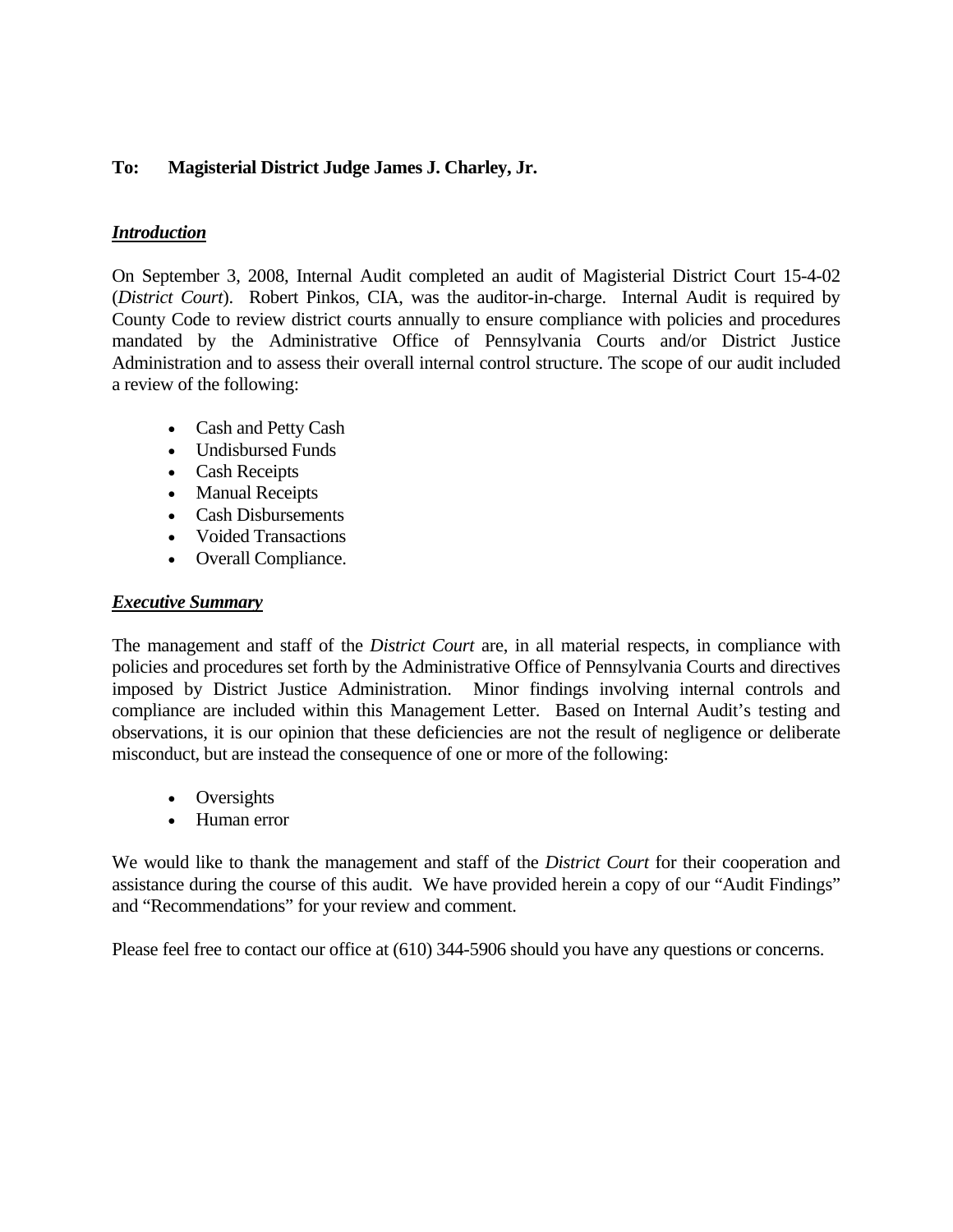# **MAGISTERIAL DISTRICT COURT 15-4-02**

# **FINDINGS AND RECOMMENDATIONS**

## **FOR THE YEAR ENDED DECEMBER 31, 2007**

### **I. INTERNAL CONTROL FINDINGS AND RECOMMENDATIONS**

### RECONCILIATION

#### Finding 1: Daily Cash Balancing

Internal Audit noted 1 instance, in which the cash and check total per the Daily Cash Balancing Report did not reconcile to the total of the deposit slip taken to the bank.

#### **Recommendation**

Internal Audit recommends that the *District Court* staff reconcile the total of the Daily Cash Balancing Report to the deposit slip. Any difference must be investigated and corrected prior to taking the deposit to the bank.

#### *Auditee Response*

*District Court management concurs with the audit finding and recommendation.* 

### Finding 2: Cash/Escrow Payable

Internal Audit noted the following:

- ¾ According to the Daily Balancing Report, the *District Court* receipted money totaling \$2,564.86 on 1/10/07. However, the bank credited the *District Court's* account for \$2,564.36, which was \$0.50 less than what was actually receipted for that day. The *District Court* made the adjustments to reconcile with the bank, but there was no follow up with the bank in order to correct the bank error and adjust the account's balance to reflect the proper amount of money receipted on 1/10/07.
- ¾ The bank made a debit memo for \$0.20 to the *District Court's* account on 1/16/07. The *District Court* made the adjustment to reconcile with the bank, but they did not follow up with the bank in order to find out why the bank debited their account and to have the bank reimburse them for this bank error.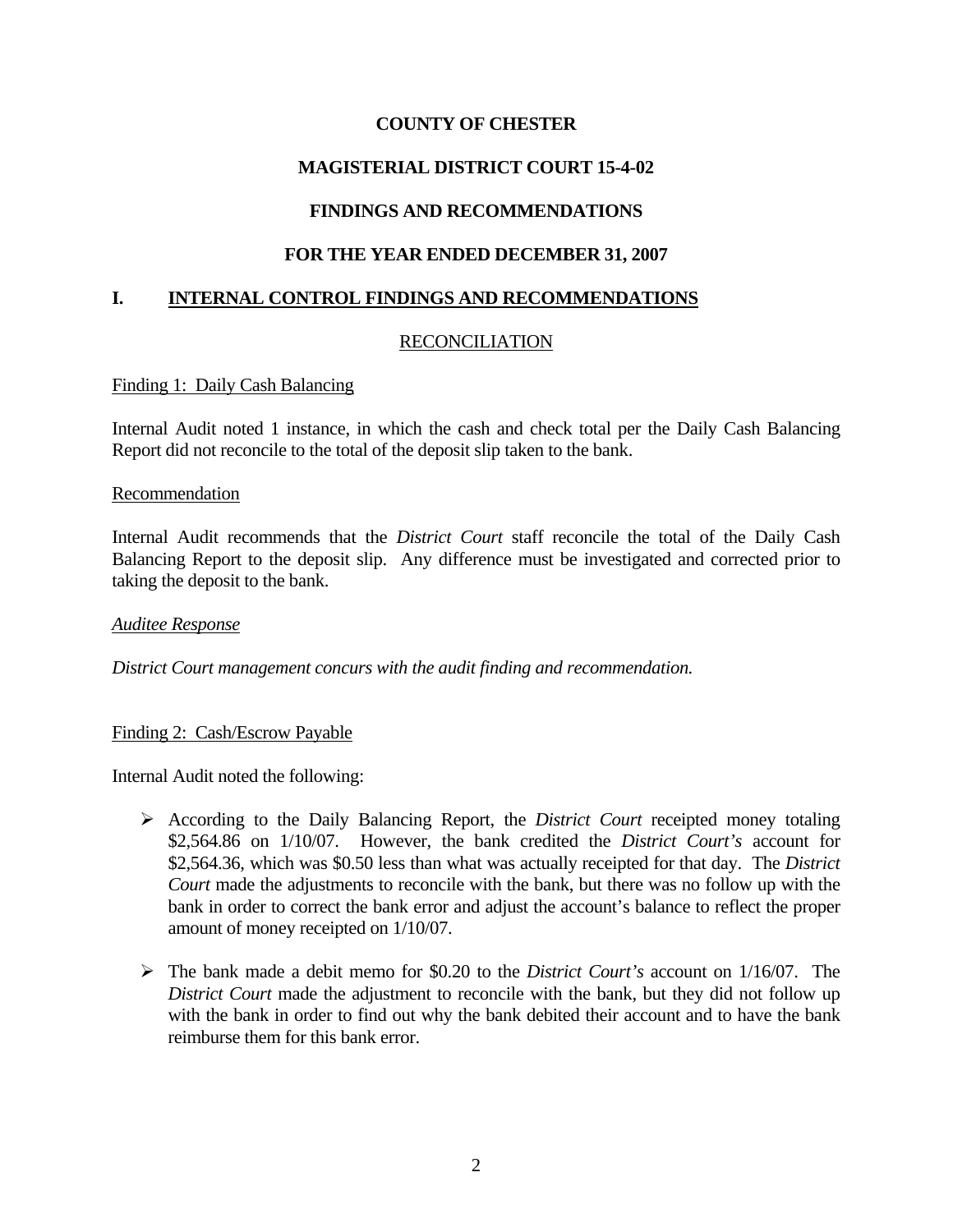# **MAGISTERIAL DISTRICT COURT 15-4-02**

# **FINDINGS AND RECOMMENDATIONS**

# **FOR THE YEAR ENDED DECEMBER 31, 2007**

# **I. INTERNAL CONTROL FINDINGS AND RECOMMENDATIONS**

# RECONCILIATION

Finding 2: Cash/Escrow Payable (*continued)*

### Recommendation

Internal Audit recommends that the *District Court* follow up with the bank in order to have them **credit** their account for the two bank errors from January 2007, which total \$0.70. Once the account is credited by the bank the *District Court* should then make a credit adjustment to reconcile the account.

### *Auditee Response*

*District Court management concurs with the audit finding and recommendation.*

# **II. COMPLIANCE WITH POLICIES AND PROCEDURES**

In order to test compliance with all applicable policies and procedures, Internal Audit selected a statistical sample of 25 case files out of a total population of 7,115 case files created in 2007. In addition, we performed other related tests of cash receipts, cash disbursements, manual receipts, undisbursed funds, and voided transactions. Sample size for the tested areas was determined through a risk assessment analysis based on the results of the *District Court's* prior year audit and current year case load. We believe the results of our tests are representative of the entire population on the basis of accepted audit sampling principles.

### Finding 1: Undisbursed Funds

Internal Audit noted 1 instance, in which funds to be refunded were not disbursed to the remitter in a timely manner.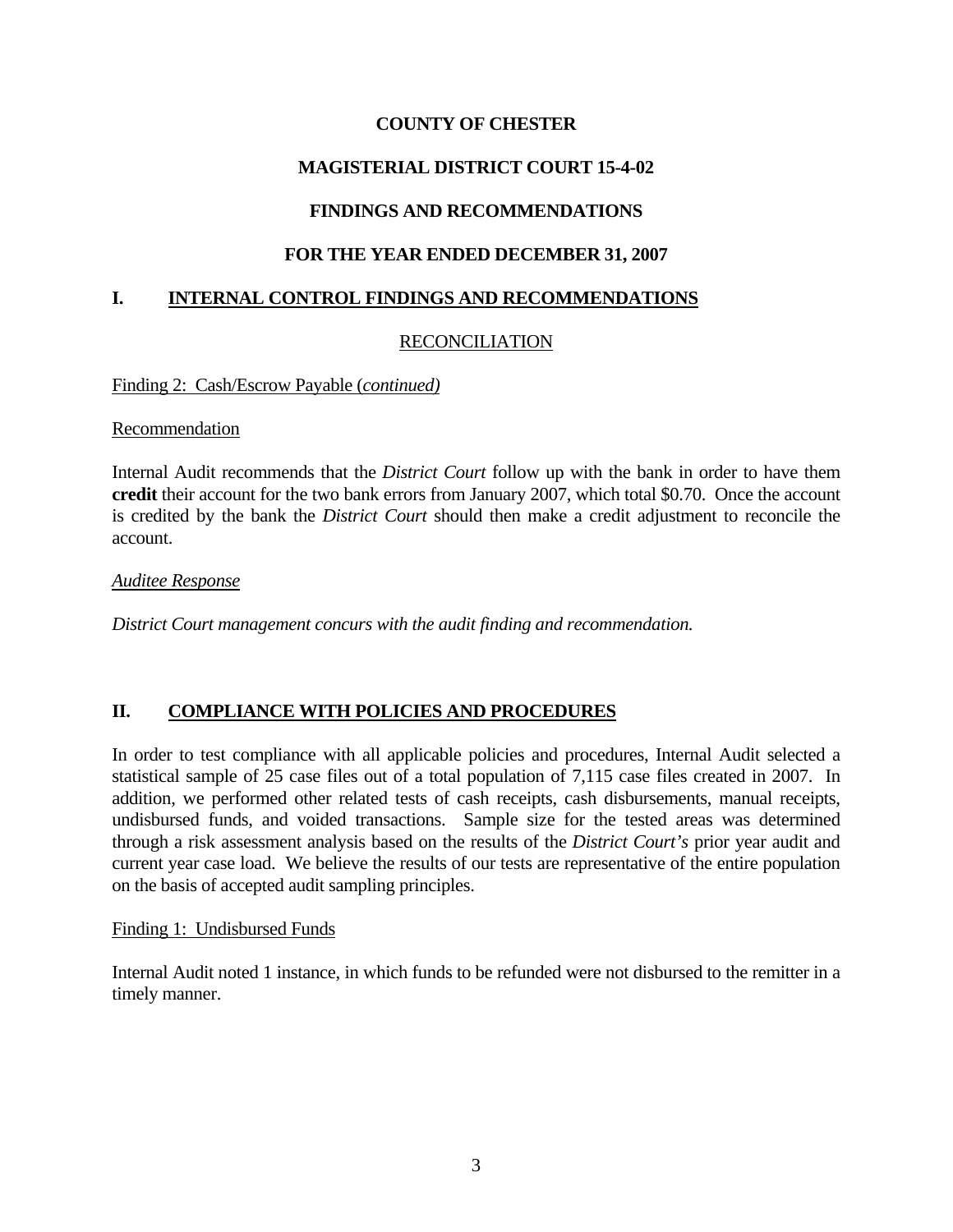# **MAGISTERIAL DISTRICT COURT 15-4-02**

# **FINDINGS AND RECOMMENDATIONS**

# **FOR THE YEAR ENDED DECEMBER 31, 2007**

### **II. COMPLIANCE WITH POLICIES AND PROCEDURES**

#### Finding 1: Undisbursed Funds *(continued)*

#### Recommendation

Internal Audit recommends that members of the staff exercise greater care to ensure that the Undisbursed Funds Report is monitored at least on a monthly basis to ensure that collateral, bail and server fees are properly processed in a timely manner. Internal Audit also recommends that *District Court* management reemphasize to the staff the importance of disbursing funds as soon as allowable on cases which have been closed and/or adjudicated.

#### *Auditee Response*

*District Court management concurs with the audit finding and recommendation.* 

### Finding 2: Cash Receipts

Internal Audit noted 6 instances, in which the *District Court* did not charge and collect any filing fees from a municipality at the time that a civil action was filed.

#### Recommendation

Internal Audit recommends that the District Court should charge and collect filing fees from all municipalities unless that municipality falls under Act 172 of the "Second Class Township Code, Title 53PS Sec. 66601." According to Act 172, when a civil action is filed by a *Second Class Township* to enforce an ordinance, no filing fees are to be collected from the township at the time of filing.

#### *Auditee Response*

*District Court management concurs with the audit finding and recommendation.*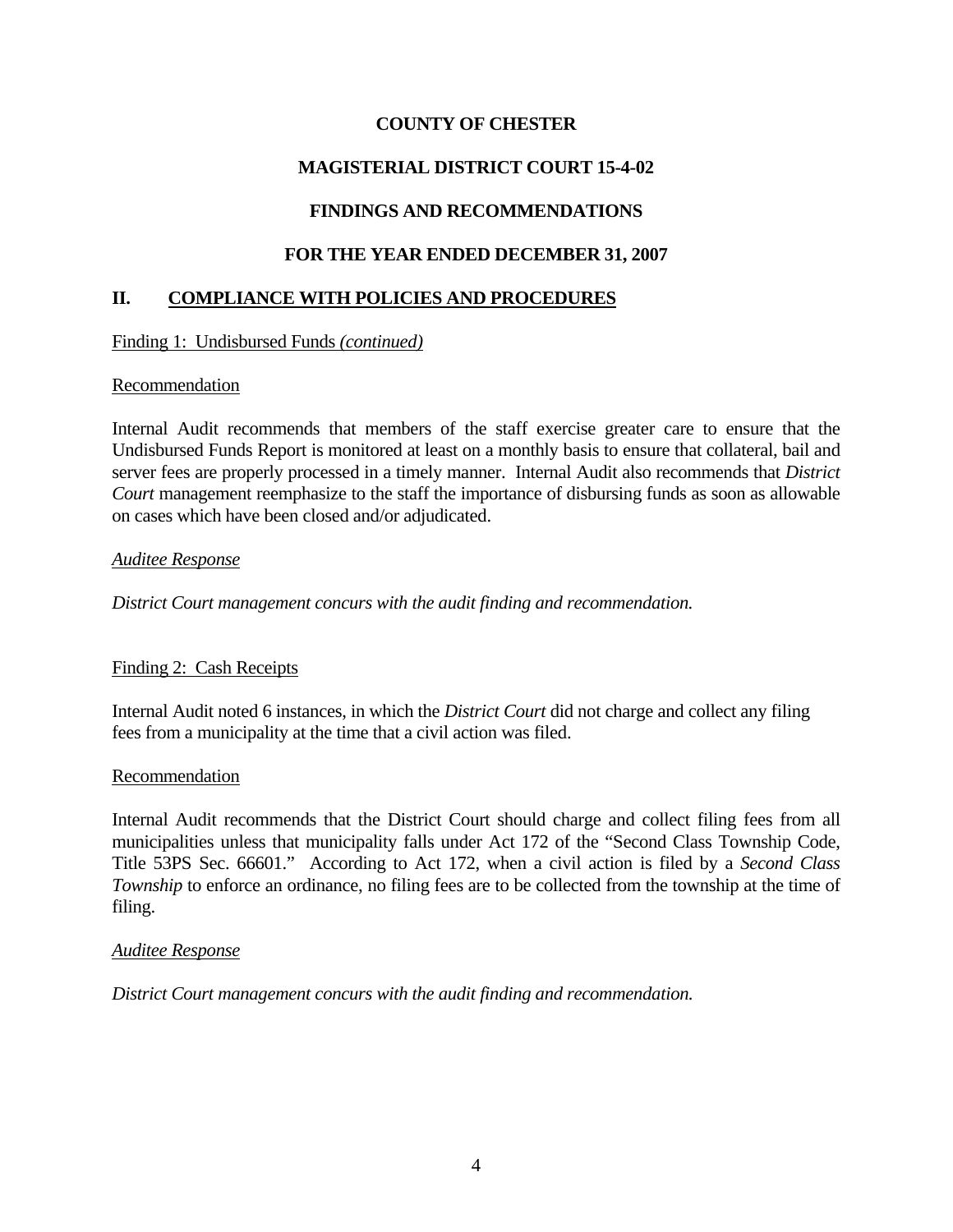# **MAGISTERIAL DISTRICT COURT 15-4-02**

# **FINDINGS AND RECOMMENDATIONS**

### **FOR THE YEAR ENDED DECEMBER 31, 2007**

### **II. COMPLIANCE WITH POLICIES AND PROCEDURES**

#### Finding 3: Voided Disbursements

Internal Audit noted 2 instances, in which a replacement check copy for a voided check was not attached to the case file.

#### Recommendation

Internal Audit recommends that the *District Court* staff exercise greater care to ensure that all pertinent information to the case be included in the case file.

#### *Auditee Response*

*District Court management concurs with the audit finding and recommendation.*

### Finding 4: Overall Compliance

Internal Audit noted the following:

- $\triangleright$  In 1 instance, a warrant was not being recalled every 60 days from the date of issue.
- $\triangleright$  In 1 instance, a citation was not date stamped and initialed by the clerk upon receipt into the *District Court.*
- $\triangleright$  In 1 instance, a case file did not contain a copy of a restitution payment.

#### Recommendation

Internal Audit recommends that *District Court* management emphasize to the staff the importance of adhering to procedures as outlined in the District Justice Automated Office Clerical Procedures Manual.

#### *Auditee Response*

*District Court management concurs with the audit finding and recommendation.*